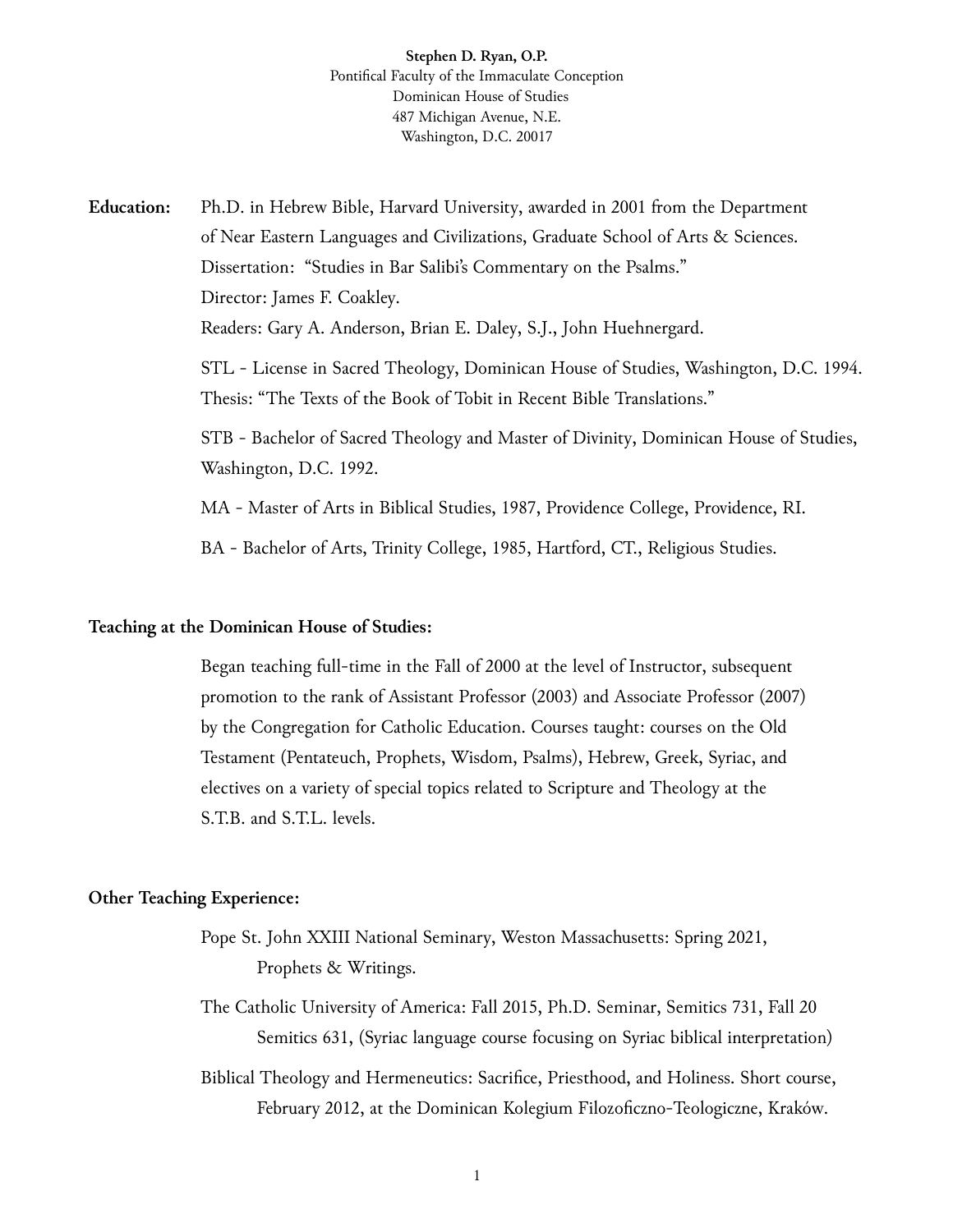- Providence College: Summers 1994, 1995, 1997, 200⒉ M.A. level courses: Pauline Literature; Wisdom Literature; Introduction to the Old Testament; Introduction to Classical Syriac
- Harvard College and Harvard Divinity School: Teaching Fellow, 1997-199⒐ Assisted in A.B. and M.Div. level courses: The Bible and its Interpreters (James Kugel); Head Teaching Fellow for The Book of Job and its Interpreters (Peter Machinist); Biblical Hebrew (Jon Levenson).

Parish courses and lecture series at St. Dominic Parish, Washington, D.C., Little Flower Parish, Bethesda, MD, Missionaries of Charity Gift of Peace Convent.

## **Publications**

### **Books:**

Edited with Adrian Schenker: Dominique Barthélemy, *Critique textuelle de l'Ancien Testament, Tome 5. Les Livres Sapientiaux*. OBO 50/5; Fribourg: Academic Press/ Göttingen: Vandenhoeck & Ruprecht, 2015.

Edited and authored foreword for: Dominique Barthélemy, *God and His Image: An Outline of Biblical Theology*. San Francisco: Ignatius Press, 2007. [New edition with a more complete translation of the French original.]

Edited with Adrian Schenker: Dominique Barthélemy, *Critique textuelle de l'Ancien Testament, Tome 4. Psaumes*. OBO 50/4; Fribourg: Academic Press/Göttingen: Vandenhoeck & Ruprecht, 2005.

*Dionysius bar Salibi's Factual and Spiritual Commentary on Psalms 73-82*. Cahiers de la Revue biblique, 57; Paris: Gabalda, 2004. [Reviewed in: Journal of Theological Studies, Journal of Semitic Studies, Orientalia Christiana Periodica, Oriens Christianus, Review of Biblical Literature, Hugoye: Journal of Syriac Studies, and other academic journals.]

#### **Work in Progress:**

Edition of 1-2 Kings, *Biblia Hebraica Quinta* (German Bible Society) with Adrian Schenker, Carmel McCarthy, Lukasz Popko.

Revision of the Old Testament, New American Bible (USCCB).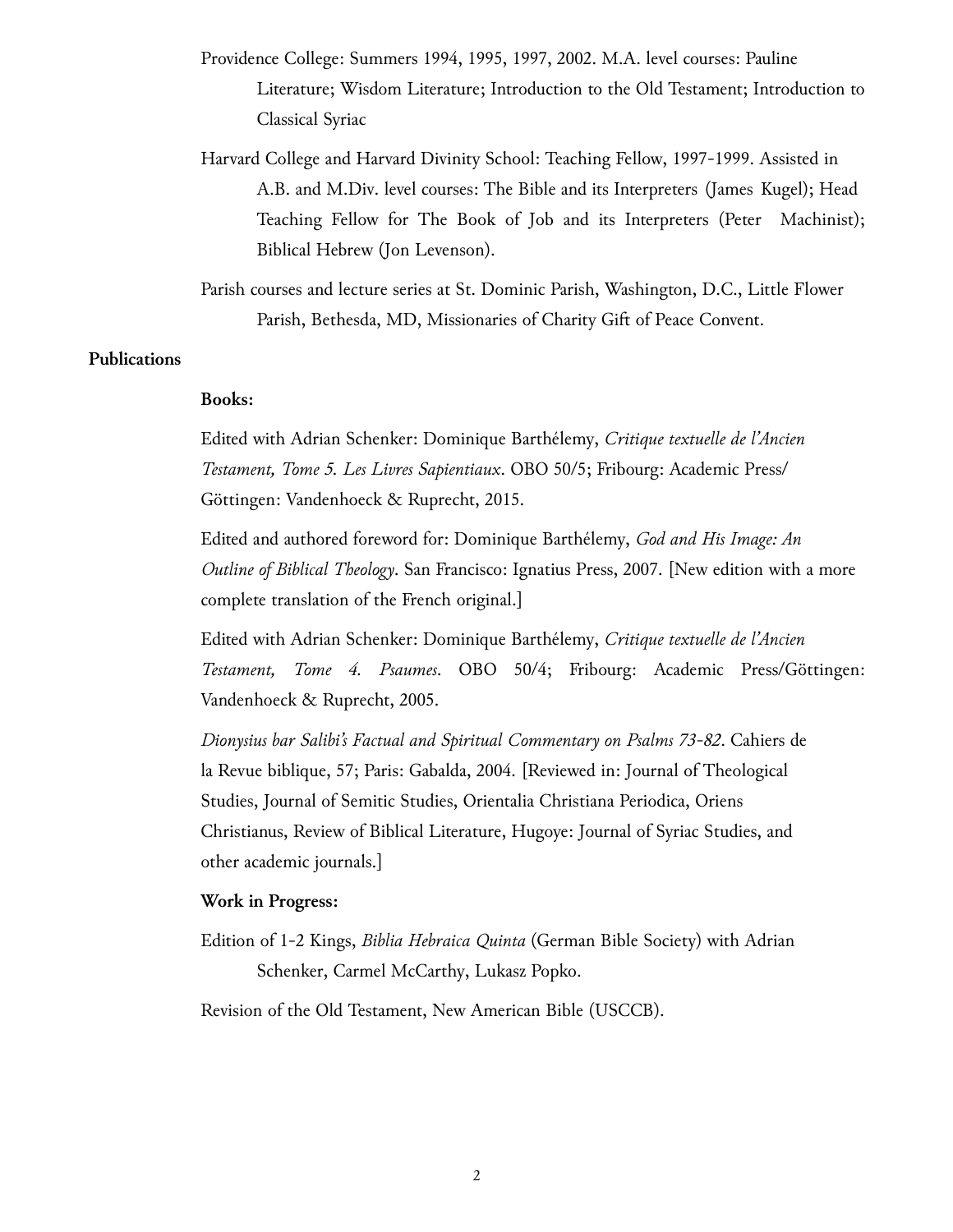### **Other Publications:**

"Memory and the Desire for God in Isaiah 2⒍" *The Bible Today* forthcoming.

"Old Testament Wisdom Literature and Formation for a New Evangelization," in *The Revelation of Your Words, The New Evangelization and the Role of the Seminary Professor of Sacred Scripture* (St. Paul, MN: St. Paul Seminary Press, 2021) 61-8⒊

"⒐5 The Latin Versions of Judith," in *The Textual History of the Bible, vol. 2: The Deuterocanonical Scriptures*, part 2b (gen. ed. A. Lange, vol. eds. F. Feder and M. Henze; Leiden: Brill, 2020) 77-8⒉

"The Deuterocanonical Books in Contemporary Catholic Liturgy," *Interpretation* 72 (2018) 418-2⒐

"6–⒐⒉4 Late Syriac Translations of the Latter Prophets." In *The Textual History of the Bible*, vol. 1: The Hebrew Bible, part 1B (gen. ed. A. Lange, vol. eds. A. Lange and E. Tov; Leiden: Brill, 2016) 689-95.

"The Word of God and the Textual Pluriformity of the Old Testament." In S. Carl, ed., *Verbum Domini and the Complementarity of Exegesis and Theology*. Catholic Theological Formation 1 (Grand Rapids, MI: Eerdmans, 2015) 123-150.

"The Hidden Ministry of Prayer and the Reading of Scripture." *Christian Orient* 35 (2014) 88-94.

"The Ancient Versions of Judith and the Place of the Septuagint in the Catholic Church." In G. Xeravits, ed., *A Pious Seductress, Studies in the Book of Judith* (Deuterocanonical and Cognate Literature Series 14; Berlin: Walter de Gruyter, 2012) 1-2⒈

"Psalm 22 in Syriac Tradition." *Letter & Spirit, Vol. 7. The Bible and the Church Fathers: The Liturgical Context of Patristic Exegesis* (2011) 157-17⒉

"Denha." In *The Gorgias Encyclopedic Dictionary of the Syriac Heritage*, ed. S. Brock, A. Butts, G. Kiraz, L. Van Rompay (Gorgias Press, 2011), 118.

"Messianism in the Old Testament: The Biblical Roots of Jewish and Christian Expectation." *The Bible Today* 48/6 (2010): 317-2⒉

"The Rabshakeh in Late Biblical and Post-Biblical Tradition." In *Biblical Figures in Deutero-canonical and Cognate Literature*, ed. H. Lichtenberger and U. Mittmann-Richert (Berlin - New York: de Gruyter, 2009) 183-9⒋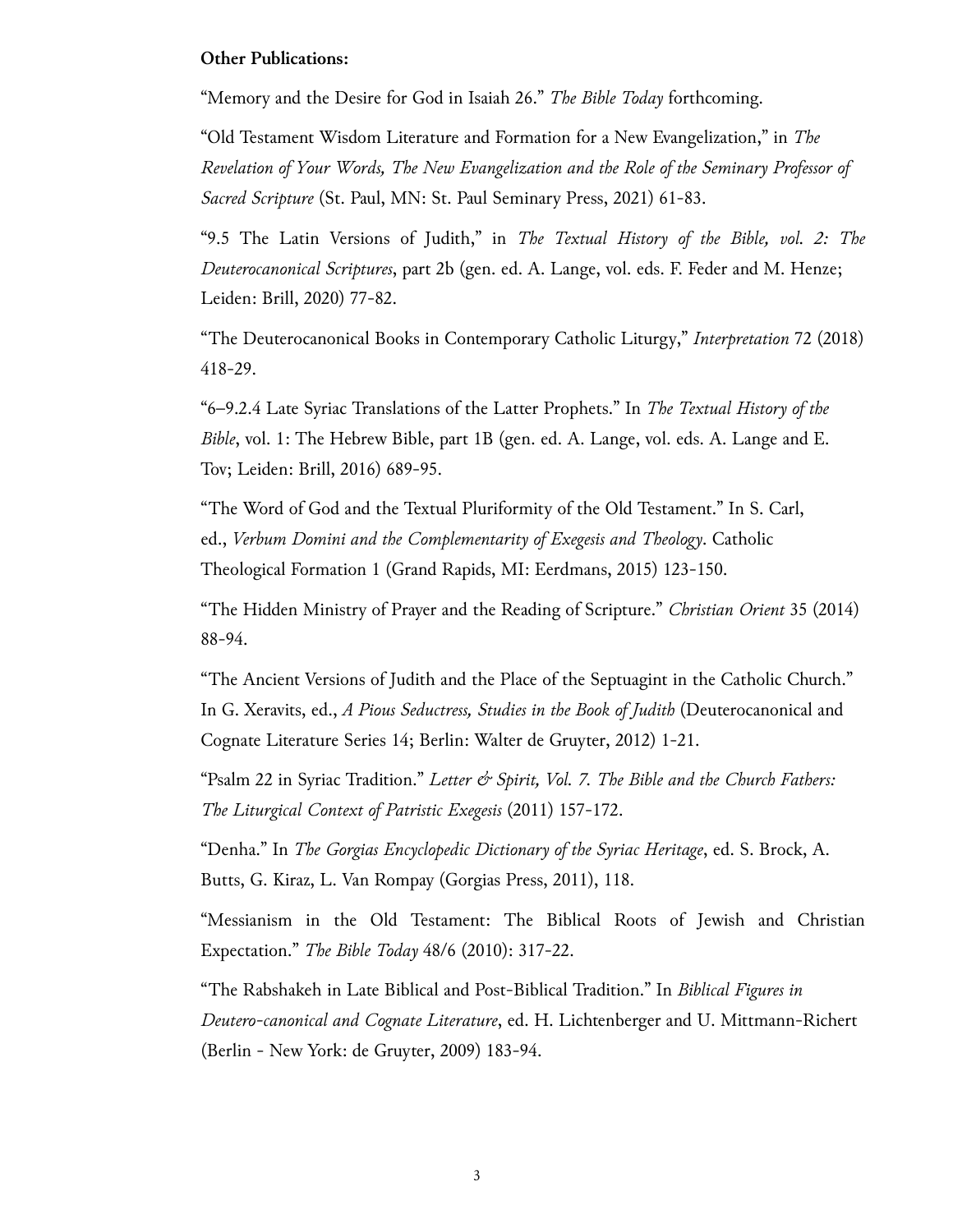"Psalm 22 in Syriac Tradition." In *Syriac and Antiochian Exegesis and Biblical Theology for the 3rd Millennium*. Ed. Robert D. Miller (Gorgias Press, 2008) 189-22⒈

"The Reception of the Peshitta Psalter in Bar Salibi's Commentary on the Psalms." In R.B. ter Haar Romeny and K.D. Jenner (eds.), *The Peshitta: Its Use in Literature and Liturgy. Proceedings of the Third Peshitta Symposium held at Leiden University, 12–15 August 2001* (MPIL 15; Leiden: Brill, 2007) 327-3⒏

"The Text of the Bible and Catholic Biblical Scholarship." *Nova & Vetera* 4 (2006) 132-4⒈

"The Ethiopic Text of Tobit." In Siegbert Uhlig (ed.), *Proceedings of the XVth International Conference of Ethiopian Studies, Hamburg July 20-25, 2003* (Aethiopistische Forschungen 65; Wiesbaden: Harrassowitz, 2006) 620-62⒎

"Tobit and the Psalms." In *Intertextual Studies in Ben Sira and Tobit. Essays in Honor of Alexander A. Di Lella, O.F.M.*, ed. J. Corley and V. Skemp (CBQMS, 38; Washington DC: Catholic Biblical Association, 2005) 28-4⒉

## **Reviews:**

Review of Jack Levison, *A Boundless God: The Spirit According to the Old Testament*. Grand Rapids MI: Baker Academic, 2020. *Interpretation* 75 (2021) forthcoming.

Review of J. Cook and A. van der Kooij, *Law, Prophets, and Wisdom: On the Provenance of Translators and Their Books in the Septuagint Version* (CBET 68; Leuven/Paris/Walpole, MA: Peeters, 2012) in *Catholic Biblical Quarterly* 76 (2014) 324-32⒍

Review of E. Bons and J. Joosten, *Septuagint Vocabulary: Pre-History, Usage, Reception* (Leiden: Brill, 2011) in *Catholic Biblical Quarterly* 74 (2012) 845-84⒎

Review of M. Saebo, *Hebrew Bible / Old Testament: The History of its Interpretation, II: From the Renaissance to the Enlightenment* (Göttingen: Vandenhoeck & Ruprecht, 2008) in *The Thomist* 75 (2011) 324-32⒏

Review of T. Muraoka, *A Greek-English Lexicon of the Septuagint* (Louvain: Peeters, 2009) in *Catholic Biblical Quarterly* 72 (2010) 809-11.

Review of Joseph Mélèze Modrzejewski (ed.), *Troisième livre des Maccabées* (La Bible d'Alexandrie ⒖3; Paris: Cerf, 2008) in *Catholic Biblical Quarterly* 72 (2010) 119-2⒈

Review of Giancarlo Toloni, *L'originale del libro di Tobia* in *Biblica* 89 (2008) 280-8⒊

Review of Abraham Wasserstein and David J. Wasserstein, *The Legend of the Septuagint: From Classical Antiquity to Today* in *Theological Studies* 69 (2008) 438-3⒐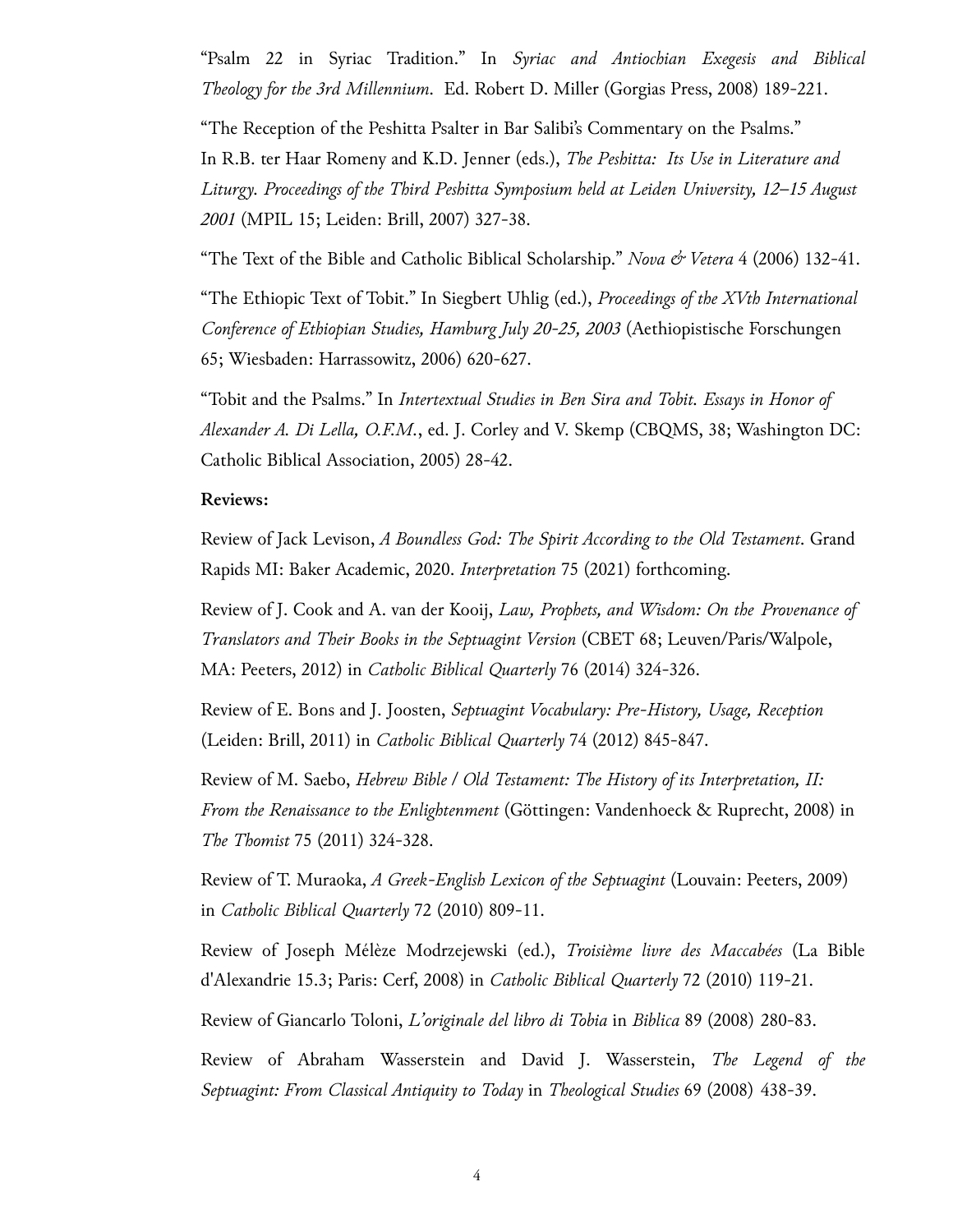Review of David Janzen, *The Social Meanings of Sacrifice in the Hebrew Bible: A Study of Four Writings* in *Theological Studies* 68 (2007) 917-9⒚

Review of John H. Hayes, ed., *Hebrew Bible: History of Interpretation*, in *Journal of Hebrew Scriptures* 6 (2006-2007) [www.jhsonline.org].

Review of Hindy Najman and Judith Newman, eds., *The Idea of Biblical Interpretation: Essays in Honor of James L. Kugel* in *Theological Studies* 67 (2006) 178-7⒐

Review of Renate Egger-Wenzel and Jeremy Corley, eds., *Prayer fom Tobit to Qumran* in *Theological Studies* 67 (2006) 666-66⒎

Review of Ivan Dimitrov, et al., eds., *Das Alte Testament als christliche Bibel in orthodoxer und westlicher Sicht* in *Theological Studies* 67 (2006) 880-88⒈

Review of Hagit Amirav, *Rhetoric and Tradition: John Chrysostom on Noah and the Flood* in *Theological Studies* 66 (2005) 7⒕

Review of Richard J. Bautch, *Developments in Genre Between Post-Exilic Penitential Prayers and the Psalms of Communal Lament* in *Hebrew Studies* 46 (2005) 101-10⒊

Review of Samuel Terrien, *The Psalms: Strophic Structure and Theological Commentary* in *Catholic Biblical Quarterly* 66 (2004) 467-6⒏

Review of Johannes C. de Moor, ed., T*he Elusive Prophet: The Prophet as a Historical Person, Literary Character, and Anonymous Artist* in *Catholic Biblical Quarterly* 65 (2003) 658-5⒐

Review of Monica S. Devens, *A Concordance to Psalms in the Ethiopic Version* in *Review of Biblical Literature* [www.bookreviews.org] (2003).

### **Religious profession, ordination, and ecclesial service:**

Solemnly professed in the Order of Preachers, Dominican Province of Saint Joseph (1991) and Ordained priest (1993). Delegate to the provincial chapter (2002 and 2010); diffinitorium and provincial council (2002-2006); vocation council, (2010-2014). Doctoral Program Committee, Pontifical Faculty of the Immaculate Conception (2012-2016).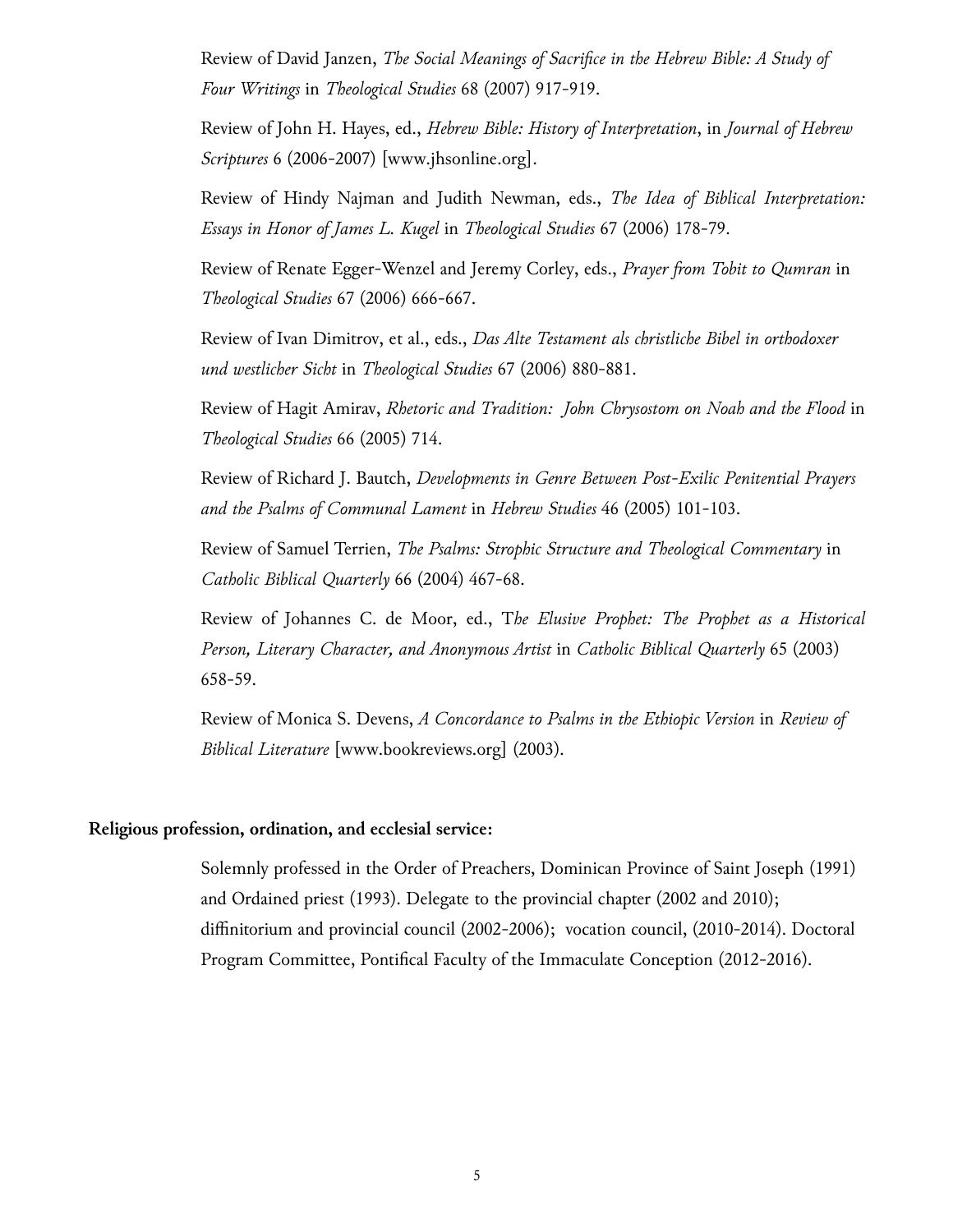### **Grants Received:**

2009 American Philosophical Society Franklin Research Grant. 2005-2006 Lilly Theological Research Grant, Association of Theological Schools. 2003-2004 Postdoctoral Fellowship, Swiss National Science Foundation. 1999 Jens Aubrey Westengard Fellowship, Harvard University.

# **Professional Service:**

Old Testament Abstracts, abstractor. Biblische Notizen, board member. External tenure reviewer, The Catholic University of America; Ave Maria University; The University of Dallas. Ph.D. Dissertation Committee, Semitics, The Catholic University of America. North American Syriac Symposium 2015, The Catholic University of America, local steering committee.

## **Membership in Professional Societies:**

Catholic Biblical Association of America: Served as Treasurer, Member of Executive Board, Chair of Emerging Scholars Program.

Society of Biblical Literature Old Testament Colloquium, Collegeville MN

# **Recent Monastic Retreats and Courses**

Summer 2019: "Saint Ephrem & the Syriac Fathers." Annual Retreat, Dominican Monastery of Our Lady of the Rosary, Buffalo, N.Y.

Lent 2018: "The Biblical Wisdom Books," Dominican Monastery of Our Lady of Grace, North Guilford, CT.

Advent 2017: "In Patient Endurance." Eight Day Retreat, Monastery of the Immaculate Heart of Mary, Westfield, VT.